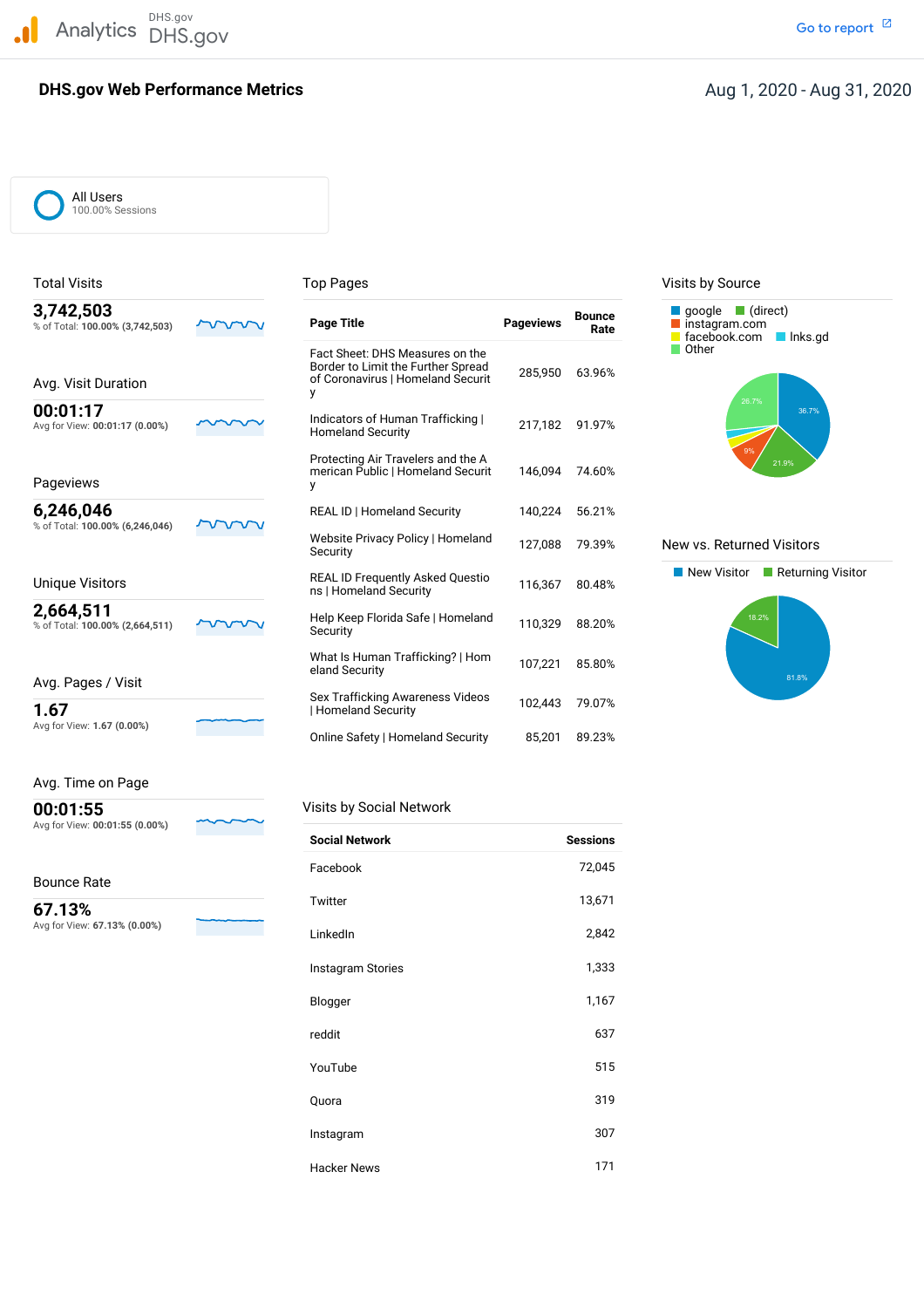DHS.gov Analytics DHS.gov and the contract of the contract of the contract of the contract of the contract of the contract of the contract of the contract of the contract of the contract of the contract of the contract of the cont

### **DHS.gov Search Performance Metrics**

### Aug 1, 2020 - Aug 31, 2020

All Users 100.00% Sessions

Visits to DHS.gov Top Internal Searches by Search Term New vs. Returned Visitors

| 3,742,0U3<br>% of Total: 100.00% (3,742,503) | mn |
|----------------------------------------------|----|
|                                              |    |

% of Total: 100.00% (68,060)

% of Total: 29.70% (3,742,503)

careers 452 0 Total Internal Searches and Searches global entry 452 and 452 and 452 contract to the GMS of the GMS of the GMS of the GMS of the GMS of the GMS of the GMS of the GMS of the GMS of the GMS of the GMS of the GMS of the GMS jobs <sup>389</sup> <sup>0</sup> **68,060** % of Total: 1**00.00% (68,060)**<br>a travel restriction 368 0 s Total External Searches (Google) forms 357 0<br>
The state of the state of the state of the state of the state of the state of the state of the state of the s<br>
The state of the state of the state of the state of the state of real id 305 0 Avg. Visits per Visitor<br>  $\frac{1,111,672}{284}$   $\frac{0}{284}$   $\frac{0}{284}$   $\frac{0}{284}$   $\frac{0}{284}$   $\frac{0}{284}$   $\frac{0}{284}$ case status 252 0 i-9 242 0 Careers 231 0





Top External Searches (Google - as reported)

| <b>Page Title</b>                                                                                                                       | <b>Sessions</b> |
|-----------------------------------------------------------------------------------------------------------------------------------------|-----------------|
| Fact Sheet: DHS Measures on the Bord<br>er to Limit the Further Spread of Corona<br>virus   Homeland Security                           | 218,547         |
| Homeland Security   Home                                                                                                                | 66,405          |
| Sex Trafficking Awareness Videos   Ho<br>meland Security                                                                                | 55,957          |
| <b>REAL ID Frequently Asked Questions  </b><br><b>Homeland Security</b>                                                                 | 44.522          |
| <b>REAL ID   Homeland Security</b>                                                                                                      | 41.761          |
| What Is Human Trafficking?   Homelan<br>d Security                                                                                      | 28.299          |
| Protecting Air Travelers and the Americ<br>an Public   Homeland Security                                                                | 25,894          |
| Search Job Postings   Homeland Securi<br>ty                                                                                             | 15,541          |
| Department of Homeland Security Will<br>Reject Initial Requests for DACA As It W<br>eighs Future of the Program   Homelan<br>d Security | 11,246          |
| Portland Riots Read-out: August 2   Ho<br>meland Security                                                                               | 10,343          |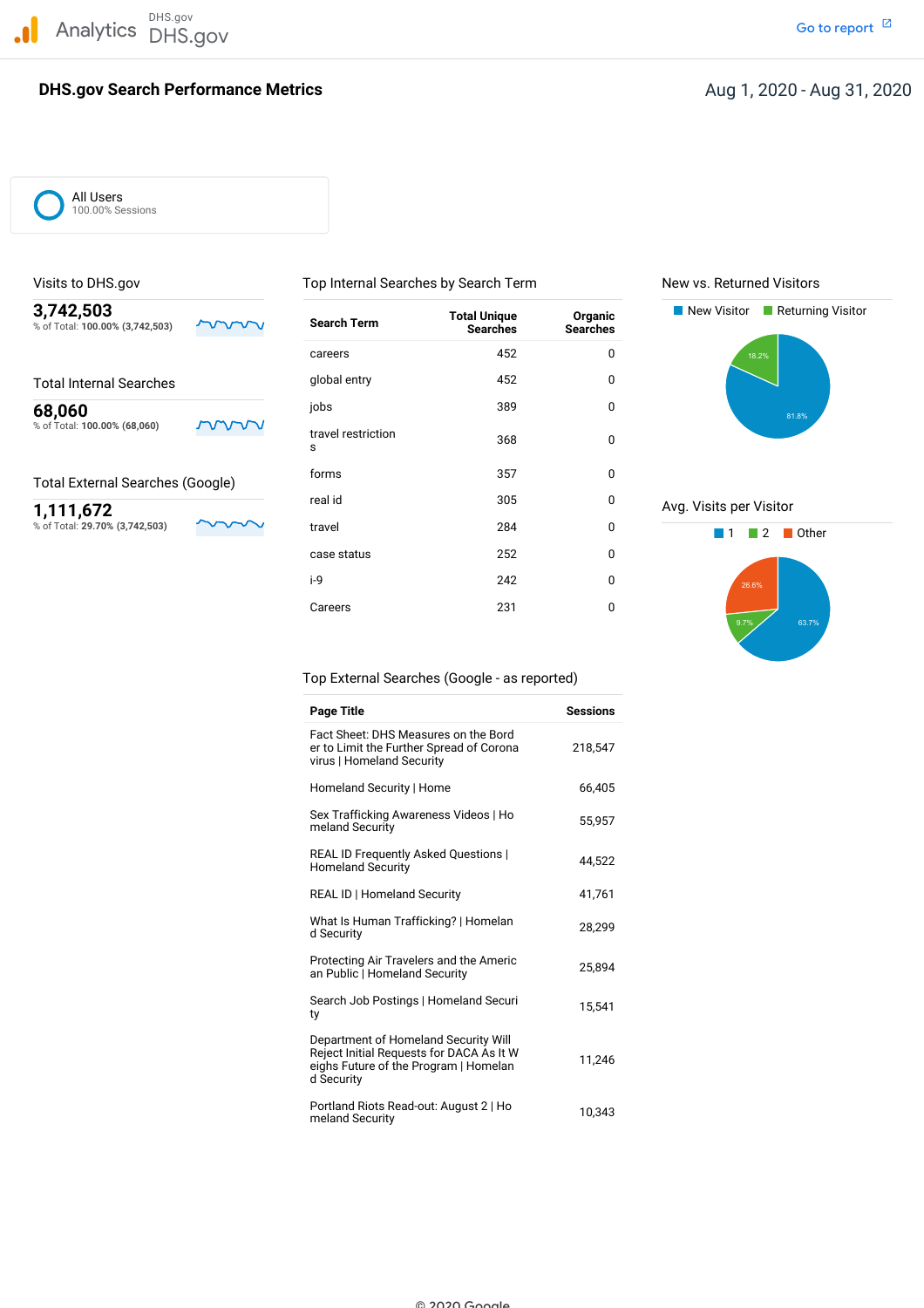### **DHS.gov Customer Satisfaction Survey**

Time Period: 08/01/2020‐ 08/31/2020

# **Overall Customer Satisfaction Score 67.38**

### **How would you rate your overall experience today? 65.96 Answer Choices Responses Points Score** ▪ Outstanding 442 100 44200 **• Above Average 19 and 20 and 20 and 20 and 20 and 20 and 20 and 20 and 20 and 20 and 20 and 20 and 20 and 20 and 20 and 20 and 20 and 20 and 20 and 20 and 20 and 20 and 20 and 20 and 20 and 20 and 20 and 20 and 20 and 20** • Average 23350 50 23350 50 23350 50 23350 50 23350 50 23350 50 23350 50 23350 50 23350 50 23350 50 23350 50 2 **• Below Average 108 25 2700**  $\blacksquare$  Poor  $\blacksquare$ **Total Were you able to complete the purpose of your visit? Answer Choices** ▪ Yes ▪ No **Total Would you still return to this website if you could get this information or service from another source? Answer Choices** ▪ Yes ▪ No **Total Will you recommend this website to a friend or colleague? Answer Choices** ▪ Yes ▪ No **Total Please describe your experience finding your way around (navigating) DHS.gov today.** NOTE: Excludes "Other" responses **Answer Choices** ▪ Encountered no difficulties **1604 Responses** 928 676 **1604 Responses** 1367 237 **1604 Responses** 1279 325 **1604 Responses** 851 **Points** 100  $\Omega$ **Points** 100 0 **Points** 100  $\Omega$ **Points** 100 **105800 57.86 Score** 92800  $\Omega$ **92800 85.22 Score** 136700  $\Omega$ **136700 79.74 Score** 127900  $\Omega$ **127900 57.85 Score** 85100 ▪ Had technical difficulties (e.g. error messages, broken links) ▪ Links did not take me where I expected ▪ Links / labels are difficult to understand, they are not intuitive ▪ Navigated to general area but couldn't find the specific content needed ▪ Too many links or navigational choices ▪ Would often feel lost, not know where I was **Total How was your experience using our site search?** NOTE: Excludes "Did not use search" and "Other" responses **Answer Choices** ▪ Encountered no difficulties 56 52 117 275 64 56 **1471 Responses** 409 0 0  $\Omega$ 0  $\Omega$ 0 **Points** 100 0 0 0 0  $\Omega$ 0 **85100 47.72 Score** 40900 ▪ I was not sure what words to use in my search 99 0 0 ▪ Results were not helpful 157 0 0 ▪ Results were not relevant to my search terms or needs 97 0 0 ▪ Results were too similar / redundant 22 0 0

**• Returned not enough or no results and results and results and results and results and results and results and results and results and results and results and results and results and results and results and results and r** ▪ Returned too many results 26 0 0